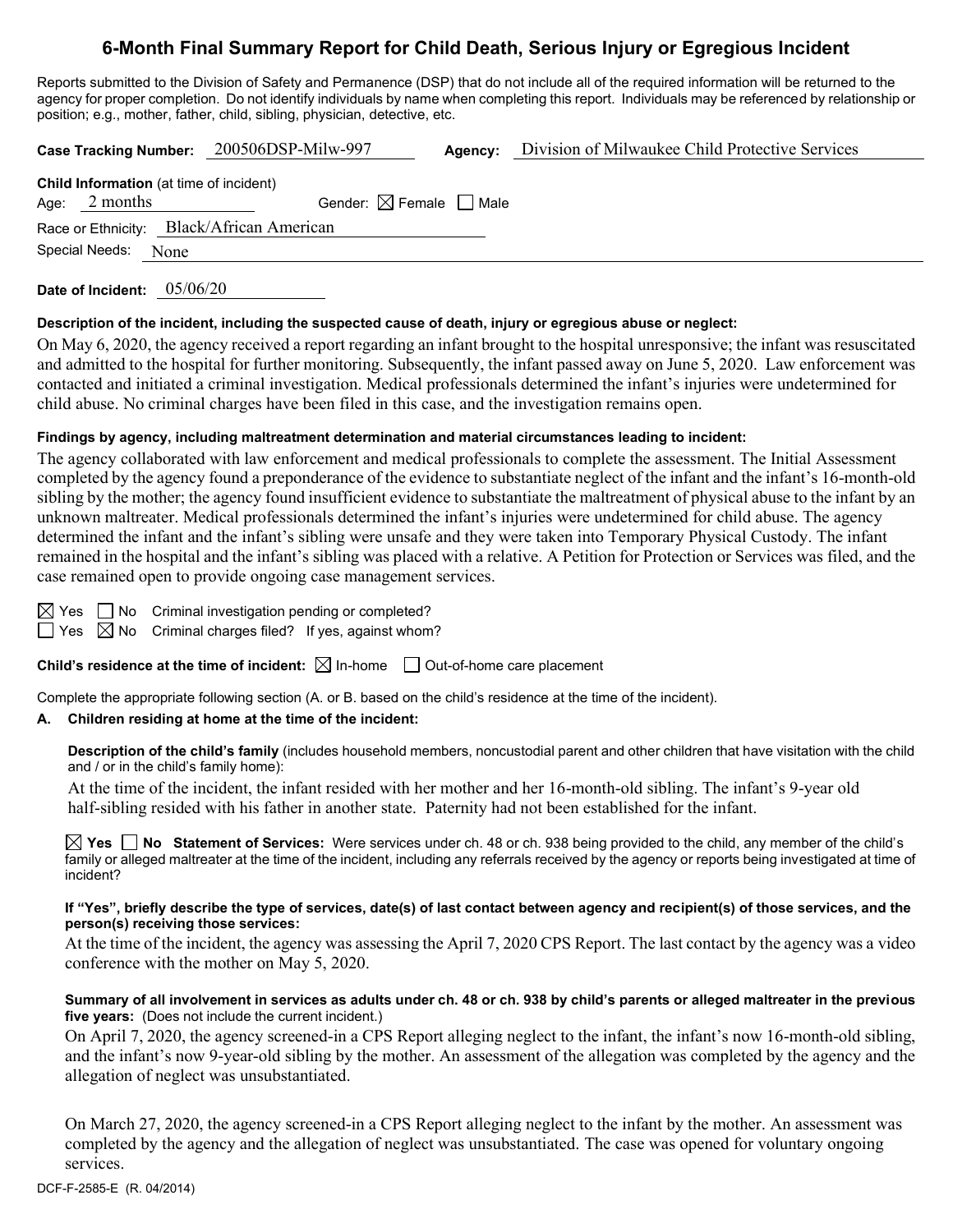**Summary of actions taken by the agency under ch. 48, including any investigation of a report or referrals to services involving the child, any member of the child's family living in this household and the child's parents and alleged maltreater.** (Does not include the current incident.)

(Note: Screened out reports listed in this section may include only the date of the report, screening decision, and if a referral to services occurred at Access. Reports that do not constitute a reasonable suspicion of maltreatment or a reason to believe that the child is threatened with harm are not required to be screened in for an Initial Assessment, and no further action is required by the agency.)

On April 7, 2020, the agency screened-in a CPS Report alleging neglect to the infant, the infant's now 16-month-old sibling, and the infant's now 9-year-old sibling by the mother. The incident occurred during the assessment period and an additional report was made to the agency regarding the infant's injuries on May 6, 2020. An assessment of the allegation was completed by the agency and the initial allegation of neglect was unsubstantiated.

On March 27, 2020, the agency screened-in a CPS Report alleging neglect to the infant by the mother. An assessment was completed by the agency and the allegation of neglect was unsubstantiated. The case was opened for voluntary ongoing services.

On August 28, 2019, the agency screened-out a CPS Report.

On June 24, 2018, the agency screened-out a CPS Report.

## **Summary of any investigation involving the child, any member of the child's family and alleged maltreater conducted under ch. 48 and any services provided to the child and child's family since the date of the incident:**

The agency collaborated with law enforcement and medical professionals to complete the assessment. The Initial Assessment completed by the agency found a preponderance of the evidence to substantiate neglect of the infant and the infant's 16-month-old sibling by the mother; the agency found insufficient evidence to substantiate the maltreatment of physical abuse to the infant by an unknown maltreater. Medical professionals determined the infant's injuries were undetermined for child abuse. The agency determined the infant and the infant's sibling were unsafe and they were taken into Temporary Physical Custody. The infant remained in the hospital and the infant's sibling was placed with a relative. A Petition for Protection or Services was filed, and the case remained open to provide ongoing case management services.

## **B. Children residing in out-of-home care (OHC) placement at time of incident:**

**Description of the OHC placement and basis for decision to place child there:**  $N/A$ 

**Description of all other persons residing in the OHC placement home:**

N/A

**Licensing history:** Including type of license, duration of license, summary of any violations by licensee or an employee of licensee or other actions that constitute a substantial failure to protect and promote the welfare of the child. N/A

| Summary of any actions taken by agency in response to the incident: (Check all that apply.) |                                                      |  |                                                   |  |  |
|---------------------------------------------------------------------------------------------|------------------------------------------------------|--|---------------------------------------------------|--|--|
| $\boxtimes$                                                                                 | Screening of Access report                           |  | Attempted or successful reunification             |  |  |
|                                                                                             | Protective plan implemented                          |  | Referral to services                              |  |  |
| $\Box$                                                                                      | Initial assessment conducted                         |  | Transportation assistance                         |  |  |
| N<br>M                                                                                      | Safety plan implemented                              |  | Collaboration with law enforcement                |  |  |
|                                                                                             | Temporary physical custody of child                  |  | Collaboration with medical professionals          |  |  |
|                                                                                             | Petitioned for court order / CHIPS (child in need of |  | Supervised visitation                             |  |  |
|                                                                                             | protection or services)                              |  | Case remains open for services                    |  |  |
|                                                                                             | Placement into foster home                           |  | Case closed by agency                             |  |  |
| $\boxtimes$                                                                                 | <b>Placement with relatives</b>                      |  | Initiated efforts to address or enhance community |  |  |
|                                                                                             | Ongoing Services case management                     |  | collaboration on CA/N cases                       |  |  |
|                                                                                             |                                                      |  | Other (describe):                                 |  |  |

# **FOR DSP COMPLETION IF RECORD OR ON-SITE REVIEW WAS UNDERTAKEN:**

**Summary of policy or practice changes to address issues identified based on the record or on-site review of the incident:** Under the Child Welfare Disclosure Act (Section 48.981(7)(cr), Stats.), the Department of Children and Families' (DCF)